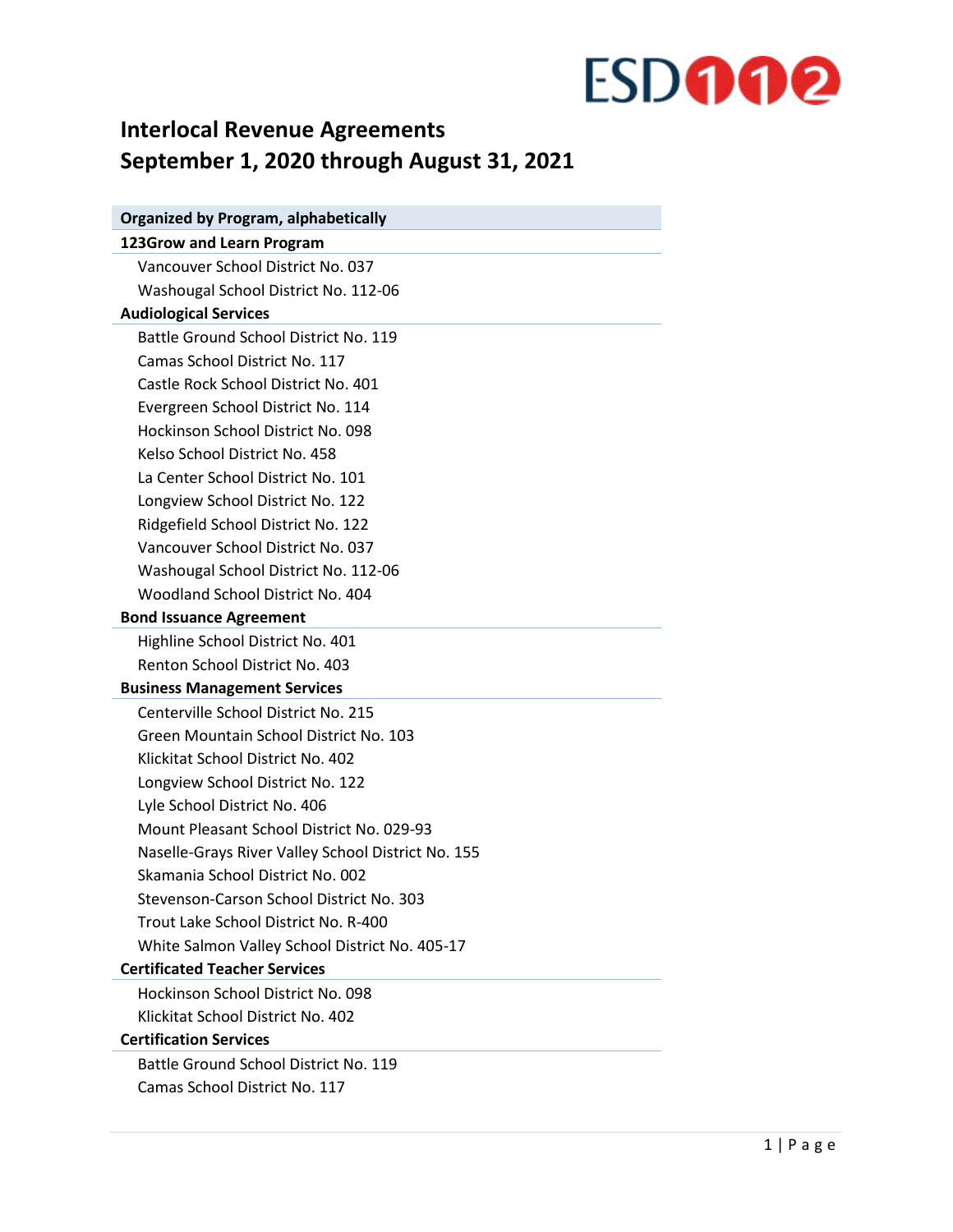Castle Rock School District No. 401 Centerville School District No. 215 Evergreen School District No. 114 Glenwood School District No. 401 Green Mountain School District No. 103 Hockinson School District No. 098 Kalama School District No. 402 Kelso School District No. 458 Klickitat School District No. 402 La Center School District No. 101 Longview School District No. 122 Lyle School District No. 406 Mill A School District No. 031 Mount Pleasant School District No. 029-93 Naselle-Grays River Valley School District No. 155 Ocean Beach School District No. 101 Ridgefield School District No. 122 Roosevelt School District No. 403 Skamania School District No. 002 Stevenson-Carson School District No. 303 Toutle Lake School District No. 130 Trout Lake School District No. R-400 Vancouver School District No. 037 Wahkiakum School District No. 200 Washington Center for Deaf and Hard of Hearing Youth Washington State School for the Blind Washougal School District No. 112-06 White Salmon Valley School District No. 405-17 Wishram School District No. 094 Woodland School District No. 404 **Clark County Schools Mobilization Assistance Response Services** Battle Ground School District No. 119 Camas School District No. 117 Evergreen School District No. 114 Green Mountain School District No. 103 Hockinson School District No. 098 La Center School District No. 101 Ridgefield School District No. 122 Vancouver School District No. 037 Washougal School District No. 112-06 Woodland School District No. 404 **Clock Hour Cooperative** Camas School District No. 117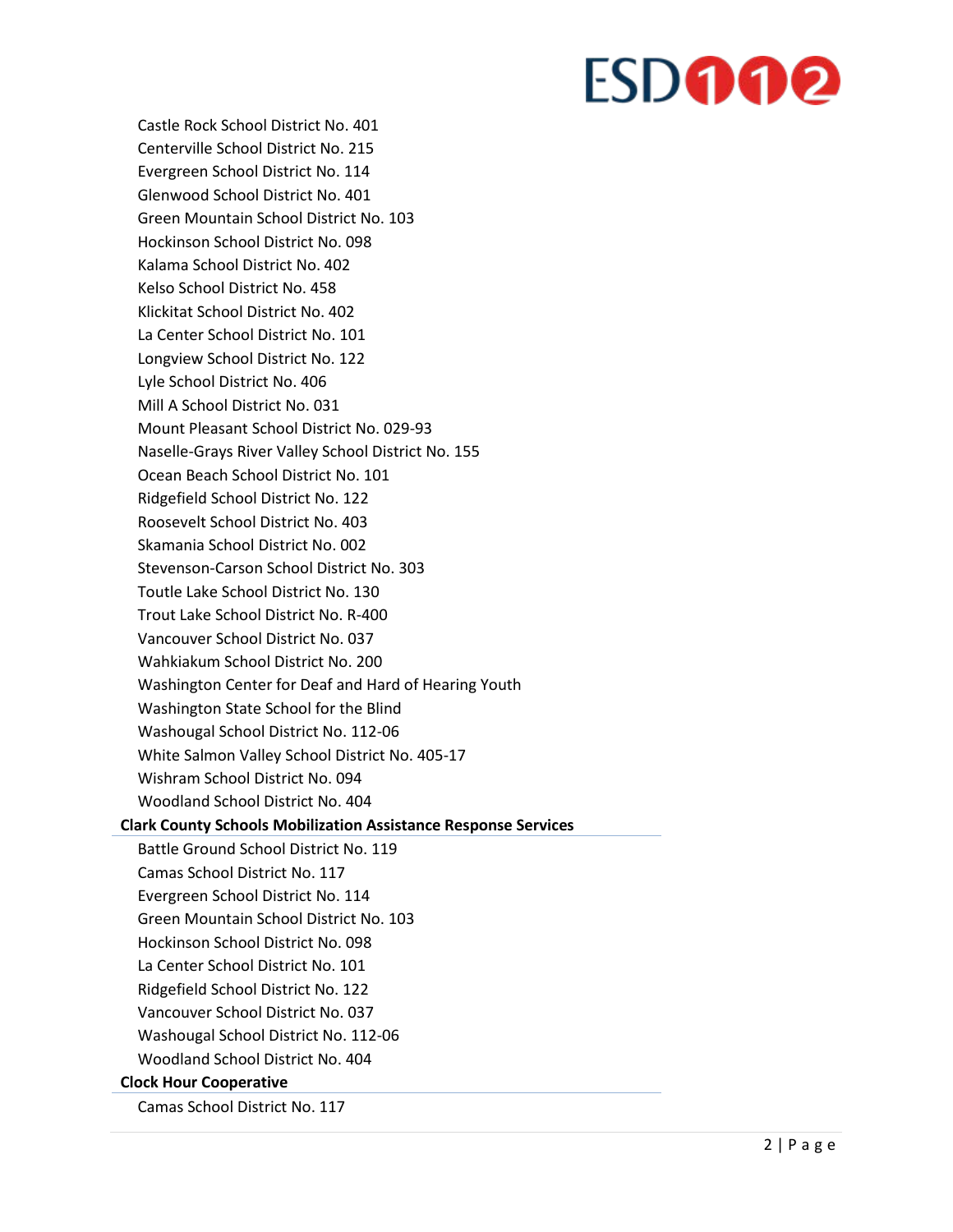Castle Rock School District No. 401 Centerville School District No. 215 Evergreen School District No. 114 Glenwood School District No. 401 Green Mountain School District No. 103 Hockinson School District No. 098 Kalama School District No. 402 Kelso School District No. 458 Klickitat School District No. 402 La Center School District No. 101 Longview School District No. 122 Lyle School District No. 406 Mill A School District No. 031 Mount Pleasant School District No. 029-93 Naselle-Grays River Valley School District No. 155 Ocean Beach School District No. 101 Ridgefield School District No. 122 Roosevelt School District No. 403 Skamania School District No. 002 Stevenson-Carson School District No. 303 Toutle Lake School District No. 130 Trout Lake School District No. R-400 Wahkiakum School District No. 200 Washington Center for Deaf and Hard of Hearing Youth Washington State School for the Blind Washougal School District No. 112-06 White Salmon Valley School District No. 405-17 Wishram School District No. 094 Woodland School District No. 404 **Communication Services** Battle Ground School District No. 119 Camas School District No. 117 Cashmere School District No. 222 Castle Rock School District No. 401 Clackamas Educational Service District Educational Service District No 105 Ephrata School District No. 165 Fife School District No 417 Hockinson School District No. 098 Kalama School District No. 402 Kelso School District No. 458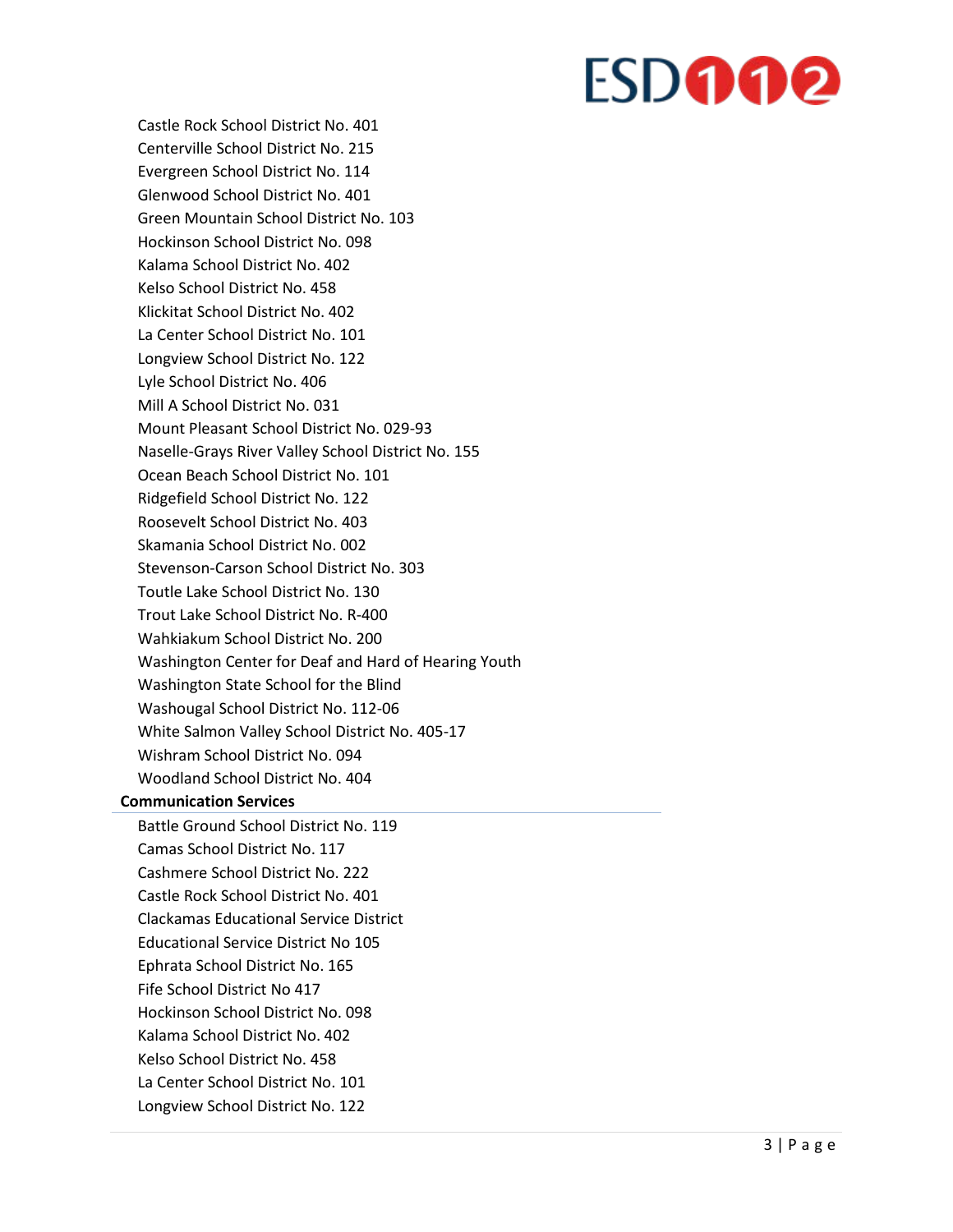| Mill A School District No. 031                                  |
|-----------------------------------------------------------------|
| North Central Educational Service District 171                  |
| Skamania School District No. 002                                |
| Trout Lake School District No. R-400                            |
| Washington State Center for Childhood Deafness and Hearing Loss |
| Washington State School for the Blind                           |
| Washougal School District No. 112-06                            |
| White River School District No. 416                             |
| Yakima School District No 007                                   |
| <b>Community-Based Preschool Services</b>                       |
| Ocean Beach School District No. 101                             |
| Vancouver School District No. 037                               |
| White Salmon Valley School District No. 405-17                  |
| <b>Cooperative Nurse MOU</b>                                    |
| Battle Ground School District No. 119                           |
| Camas School District No. 117                                   |
| Evergreen School District No. 114                               |
| Kelso School District No. 458                                   |
| Longview School District No. 122                                |
| Ridgefield School District No. 122                              |
| Vancouver School District No. 037                               |
| Woodland School District No. 404                                |
| <b>Cowlitz County Therapeutic Program</b>                       |
| Castle Rock School District No. 401                             |
| Kelso School District No. 458                                   |
| Longview School District No. 122                                |
| Woodland School District No. 404                                |
| <b>Digital Media Cooperative</b>                                |
| Centerville School District No. 215                             |
| Glenwood School District No. 401                                |
| Green Mountain School District No. 103                          |
| Kalama School District No. 402                                  |
| Klickitat School District No. 402                               |
| Mill A School District No. 031                                  |
| Mount Pleasant School District No. 029-93                       |
| Naselle-Grays River Valley School District No. 155              |
| Roosevelt School District No. 403                               |
| Skamania School District No. 002                                |
| Toutle Lake School District No. 130                             |
| Trout Lake School District No. R-400                            |
| Wahkiakum School District No. 200                               |
| Wishram School District No. 094                                 |
| Digital Media Cooperative - PROQUEST                            |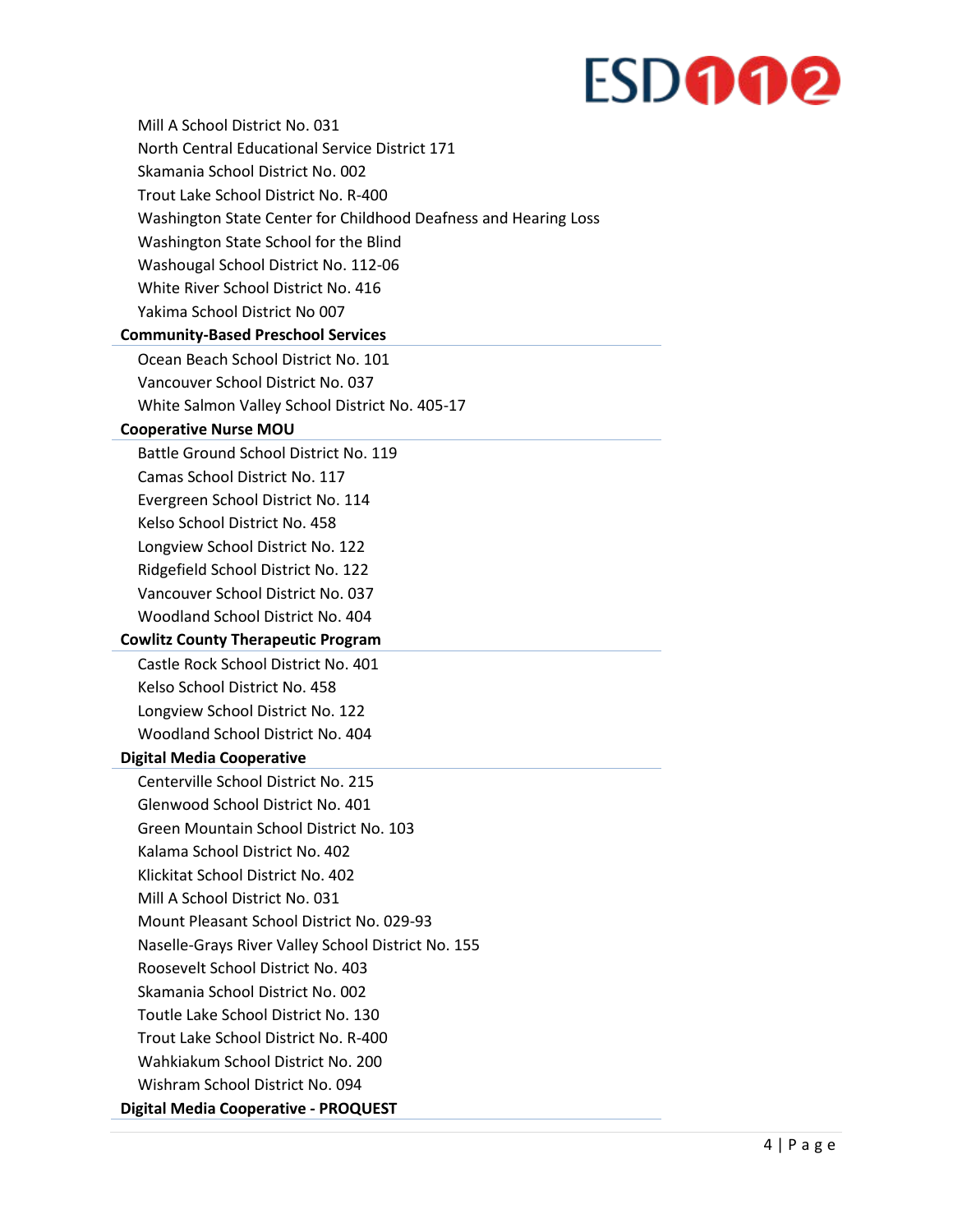Battle Ground School District No. 119 Camas School District No. 117 Hockinson School District No. 098 Kelso School District No. 458 Longview School District No. 122 Vancouver School District No. 037 Woodland School District No. 404 **Drug & Alcohol Testing Services** Camas School District No. 117 Castle Rock School District No. 401 Centerville School District No. 215 Evergreen School District No. 114 Glenwood School District No. 401 Green Mountain School District No. 103 Kelso School District No. 458 Klickitat School District No. 402 Longview School District No. 122 Lyle School District No. 406 Mill A School District No. 031 Mount Pleasant School District No. 029-93 Naselle-Grays River Valley School District No. 155 Ocean Beach School District No. 101 Roosevelt School District No. 403 Skamania School District No. 002 Stevenson-Carson School District No. 303 Toutle Lake School District No. 130 Trout Lake School District No. R-400 Vancouver School District No. 037 Wahkiakum School District No. 200 Washington Center for Deaf and Hard of Hearing Youth Washougal School District No. 112-06 White Salmon Valley School District No. 405-17 Wishram School District No. 094 **E-Rate Consultation Services** Arlington School District No. 016 Battle Ground School District No. 119 Castle Rock School District No. 401 Centerville School District No. 215 Darrington School District No. 330 Evergreen School District No. 114 Glenwood School District No. 401

Granite Falls School District No. 332

Green Mountain School District No. 103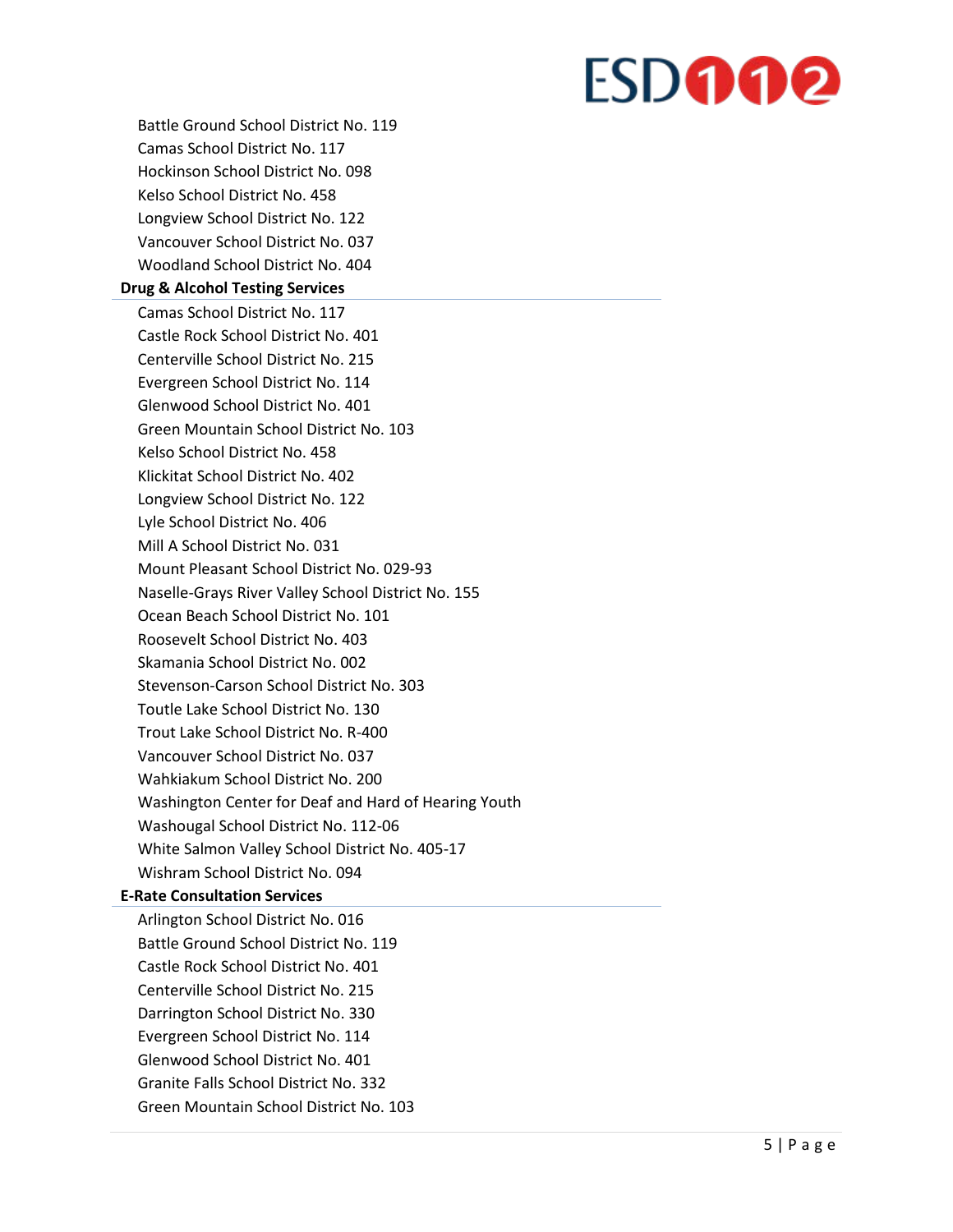Index School District Kalama School District No. 402 Kelso School District No. 458 Klickitat School District No. 402 La Center School District No. 101 La Conner School District No. 311 Longview School District No. 122 Lopez Island School District No. 144 Lower Columbia College Lyle School District No. 406 Lynden School District No. 504 Marysville School District No. 025 Mill A School District No. 031 Naselle-Grays River Valley School District No. 155 Nooksack School District No. 506 Ocean Beach School District No. 101 Ridgefield School District No. 122 Roosevelt School District No. 403 Sedro-Woolley School District No. 101 Skamania School District No. 002 Snohomish School District No. 201 Stanwood-Camano School District No. 401 Stevenson-Carson School District No. 303 Tacoma School District No. 010 Toutle Lake School District No. 130 Trout Lake School District No. R-400 Wahkiakum School District No. 200 Washington Center for Deaf and Hard of Hearing Youth White River School District No. 416 White Salmon Valley School District No. 405-17 Wishram School District No. 094 Woodland School District No. 404

#### **E-Rate LOA**

Arlington School District No. 016 Battle Ground School District No. 119 Castle Rock School District No. 401 Centerville School District No. 215 Evergreen School District No. 114 Granite Falls School District No. 332 Green Mountain School District No. 103 Kelso School District No. 458 La Center School District No. 101 La Conner School District No. 311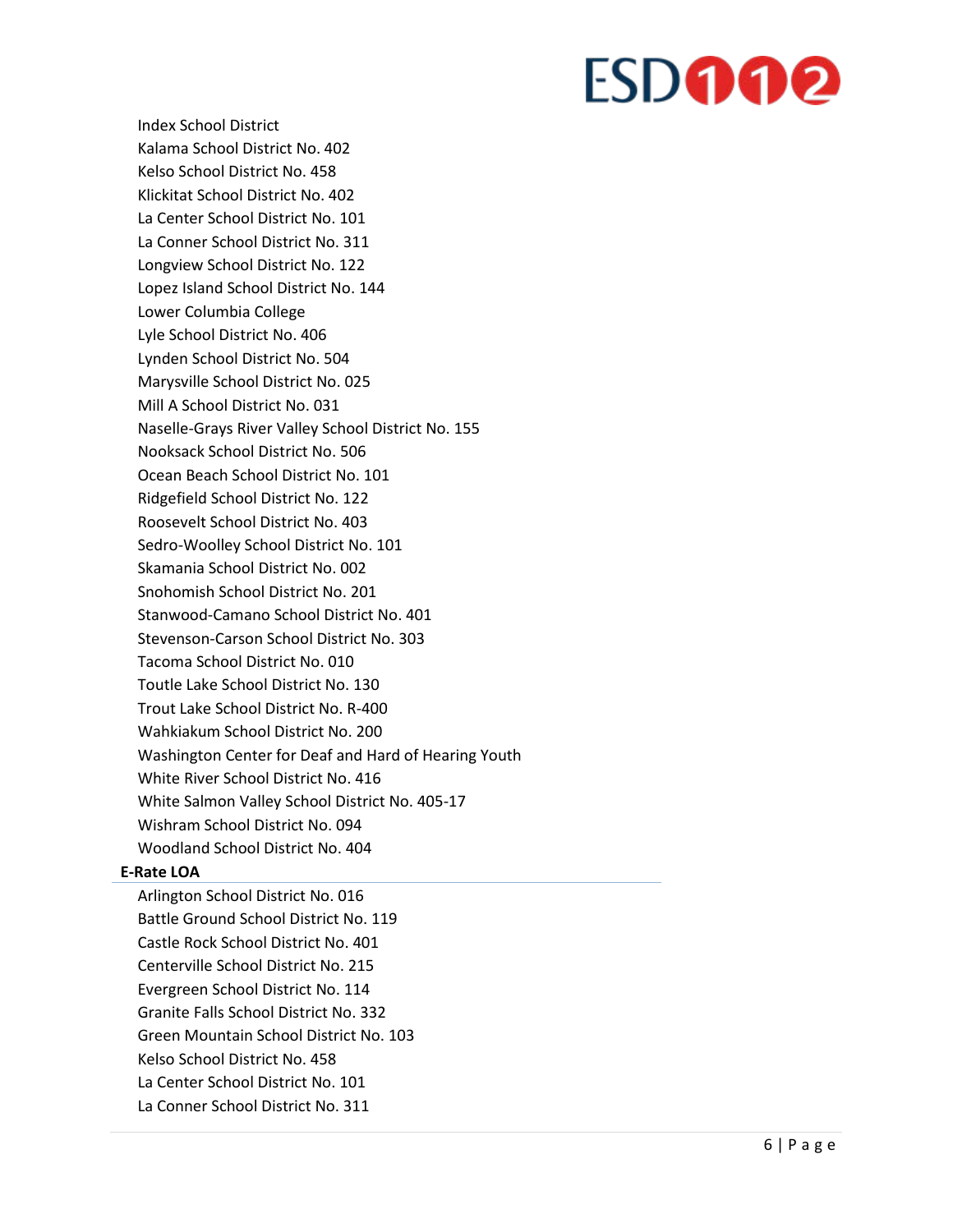Longview School District No. 122 Lopez Island School District No. 144 Lower Columbia College Lyle School District No. 406 Lynden School District No. 504 Marysville School District No. 025 Mill A School District No. 031 Naselle-Grays River Valley School District No. 155 Nooksack Valley School District No. 506 Ocean Beach School District No. 101 Ridgefield School District No.122 Roosevelt School District No. 403 Sedro-Woolley School District No. 101 Snohomish School District No. 201 Stanwood-Camano School District No. 401 Stevenson-Carson School District No. 303 Tacoma School District No. 10 Toutle Lake School District No. 130 Wahkiakum School District No. 200 White Salmon Valley School District No. 405-17 Woodland School District No. 404

#### **ESA Program Agreement**

Bickleton School District No. 203 Centerville School District No. 215 Dayton School District No. 002 Dixie School District No. 101 Glenwood School District No. 401 Goldendale School District 404 Green Mountain School District No. 103 Kahlotus School District No. 056 Kalama School District No. 402 Klickitat School District No. 402 Lake Quinault School District No. 097 Lyle School District No. 406 Methow Valley School District No. 350 Mill A School District No. 031 Mount Pleasant School District No. 029-93 Naselle-Grays River Valley School District No. 155 Ocean Beach School District No. 101 Orondo School District No. 013 Raymond School District No. 116 Roosevelt School District No. 403 Skamania School District No. 002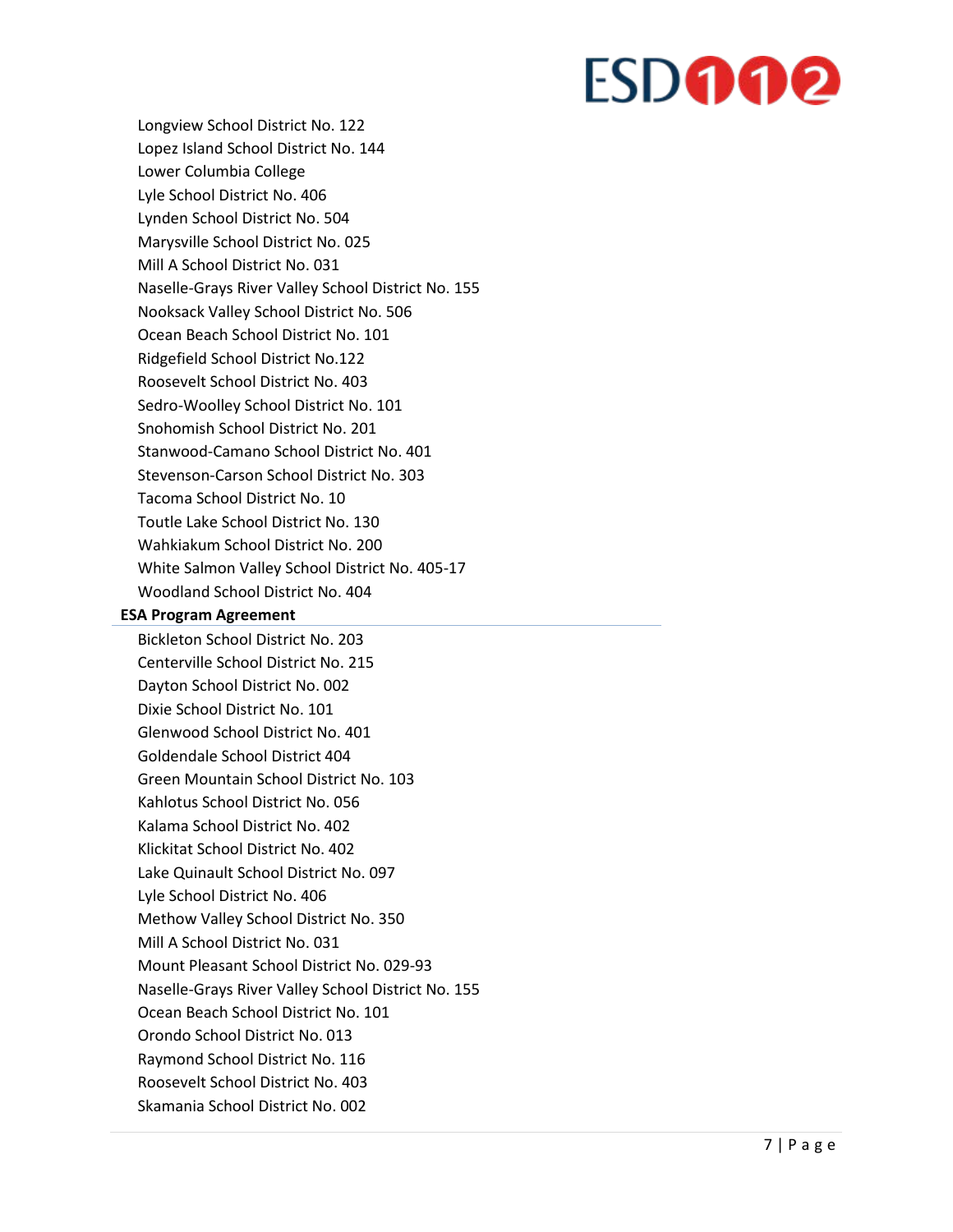Stevenson-Carson School District No. 303 Toutle Lake School District No. 130 Trout Lake School District No. R-400 Wahkiakum School District No. 200 Waterville School District No. 209 White Salmon Valley School District No. 405-17 Wishram School District No. 094

#### **ESD-U MOA**

Battle Ground School District No. 119 Camas School District No. 117 Castle Rock School District No. 401 Clackamas Educational Service District Evergreen School District No. 114 Hockinson School District No. 098 Kalama School District No. 402 La Center School District No. 101 Longview School District No. 122 Naselle-Grays River Valley School District No. 155 Vancouver School District No. 037 Washington State School for the Blind Washougal School District No. 112-06 Woodland School District No. 404 **Hearing Impaired Teacher** Battle Ground School District No. 119 Hockinson School District No. 098 La Center School District No. 101 Longview School District No. 122 Ridgefield School District No. 122 **Hearing Screening Services** Camas School District No. 117 Castle Rock School District No. 401 Hockinson School District No. 098 Ridgefield School District No. 122 Washougal School District No. 112-06 **Hudson Bay Early Learning** Vancouver School District No. 037 **LPN Nurse Services** Kalama School District No. 402 Washougal School District No. 112-06 **Open Doors Program** Battle Ground School District No. 119 Hockinson School District No. 098 La Center School District No. 101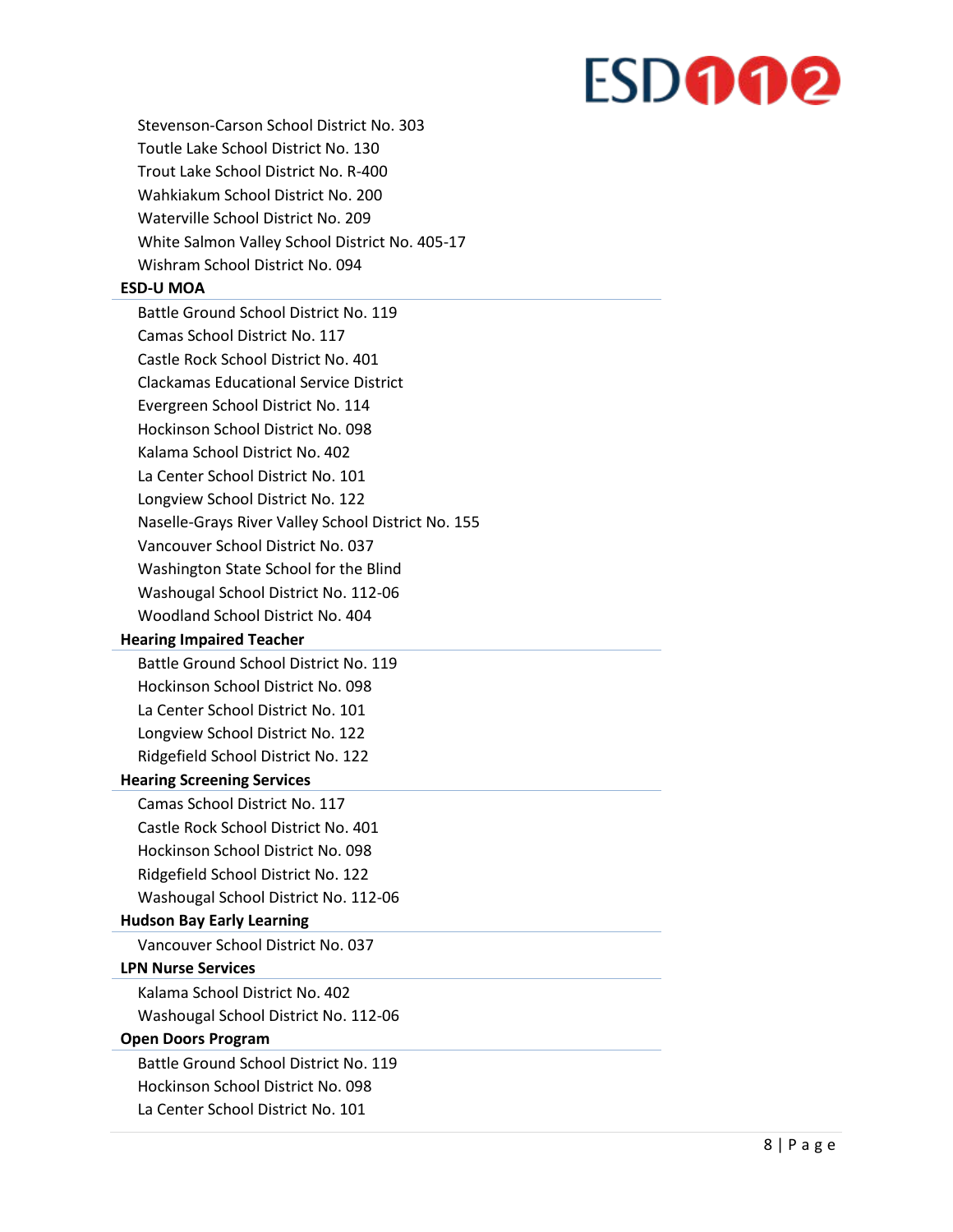Ridgefield School District No. 122 Vancouver School District No. 037 Washougal School District No. 112-06 Woodland School District No. 404 **Payroll Processing Services** Klickitat School District No. 402 Lyle School District No. 406 Mill A School District No. 031 Mount Pleasant School District No. 029-93 Skamania School District No. 002 Trout Lake School District No. R-400 Wahkiakum School District No. 200 **pdEnroller Application Hosting and Development Services** Capital Region Educational Service District 113 Educational Service District 123 North Central Educational Service District 171 Northeast Washington Educational Service District 101 Northwest Educational Service District 189 Office of Superindendent and Public Instruction Olympic Educational Service District No. 114 Puget Sound Educational Service District 121 **Printing Services** Grandview School District No. 200 Vancouver School District No. 037 **Quest Academy Program Services** Castle Rock School District No. 401 Kelso School District No. 458 Longview School District No. 122 Woodland School District No. 404 **Recruitment Services** Castle Rock School District No. 401 Stevenson-Carson School District No. 303 Toutle Lake School District No. 130 Wahkiakum School District No. 200 **Regional Special Education Services** Castle Rock School District No. 401 Evergreen School District No. 114 Vancouver School District No. 037 **Regional Special Education Transition Program (STEPS)** Castle Rock School District No. 401 Kelso School District No. 458 Longview School District No. 122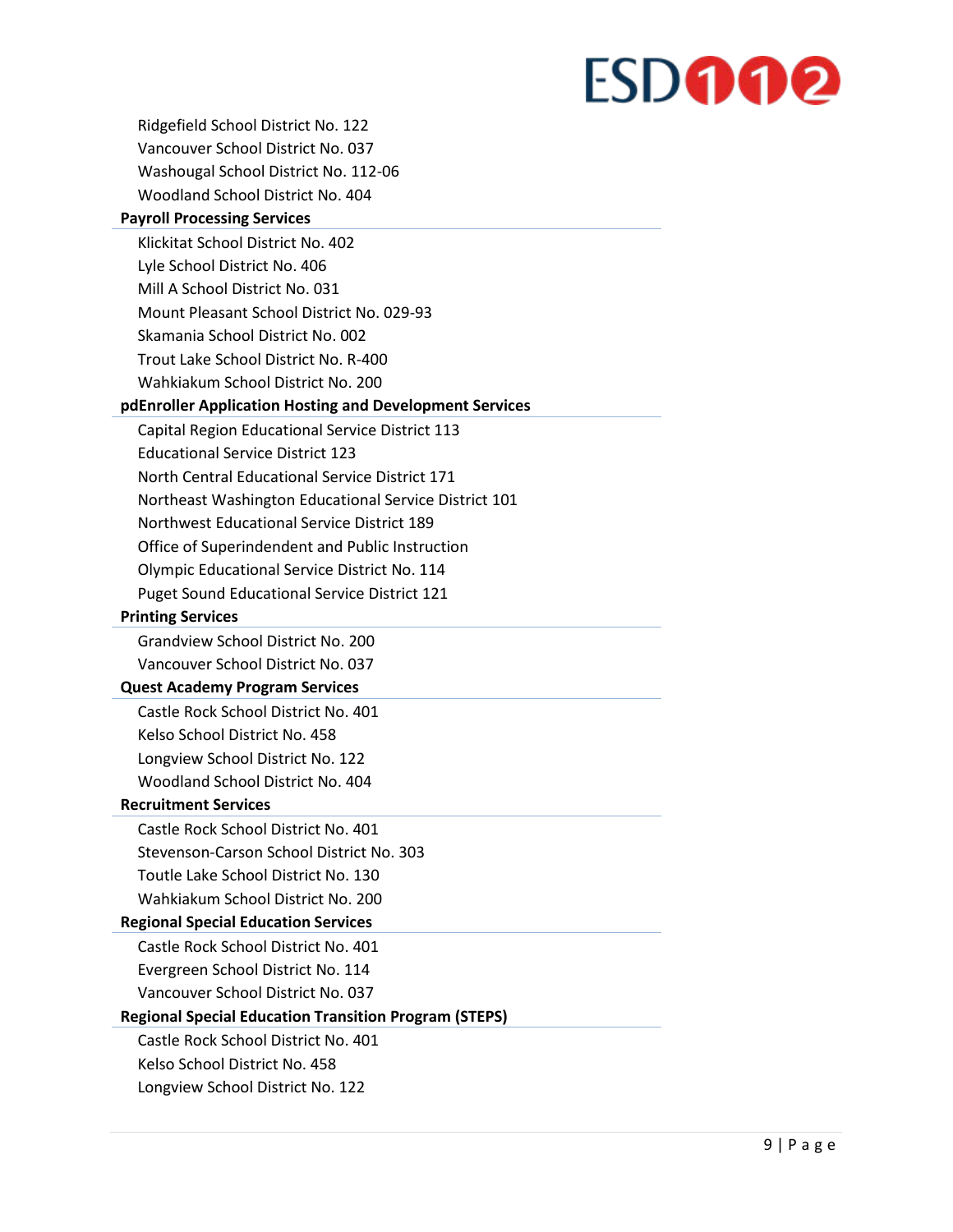| <b>Rental Agreement - Ogden</b>                   |
|---------------------------------------------------|
| <b>Northwest Educational Service District 189</b> |
| Vancouver School District No. 037                 |
| <b>Rental Agreement - Parkcrest</b>               |
| Evergreen School District No. 114                 |
| <b>SCC Communication Services</b>                 |
| Anacortes School District No. 103                 |
| Cle Elum-Roslyn School District No. 404           |
| Mabton School District No. 120                    |
| <b>Northwest Educational Service District 189</b> |
| South Kitsap School District No. 402              |
| Yakima School District No. 007                    |
| <b>School Announcement Network</b>                |
| Battle Ground School District No. 119             |
| Camas School District No. 117                     |
| Castle Rock School District No. 401               |
| Centerville School District No. 215               |
| Evergreen School District No. 114                 |
| Glenwood School District No. 401                  |
| Goldendale School District 404                    |
| Green Mountain School District No. 103            |
| Hockinson School District No. 098                 |
| Kalama School District No. 402                    |
| Kelso School District No. 458                     |
| Klickitat School District No. 402                 |
| La Center School District No. 101                 |
| Longview School District No. 122                  |
| Lyle School District No. 406                      |
| Mill A School District No. 031                    |
| Mount Pleasant School District No. 029-93         |
| Ocean Beach School District No. 101               |
| Ridgefield School District No. 122                |
| Skamania School District No. 002                  |
| Stevenson-Carson School District No. 303          |
| Toutle Lake School District No. 130               |
| Trout Lake School District No. R-400              |
| Vancouver School District No. 037                 |
| Wahkiakum School District No. 200                 |
| Washougal School District No. 112-06              |
| White Salmon Valley School District No. 405-17    |
| Wishram School District No. 094                   |
| Woodland School District No. 404                  |
| <b>School Nurse Services</b>                      |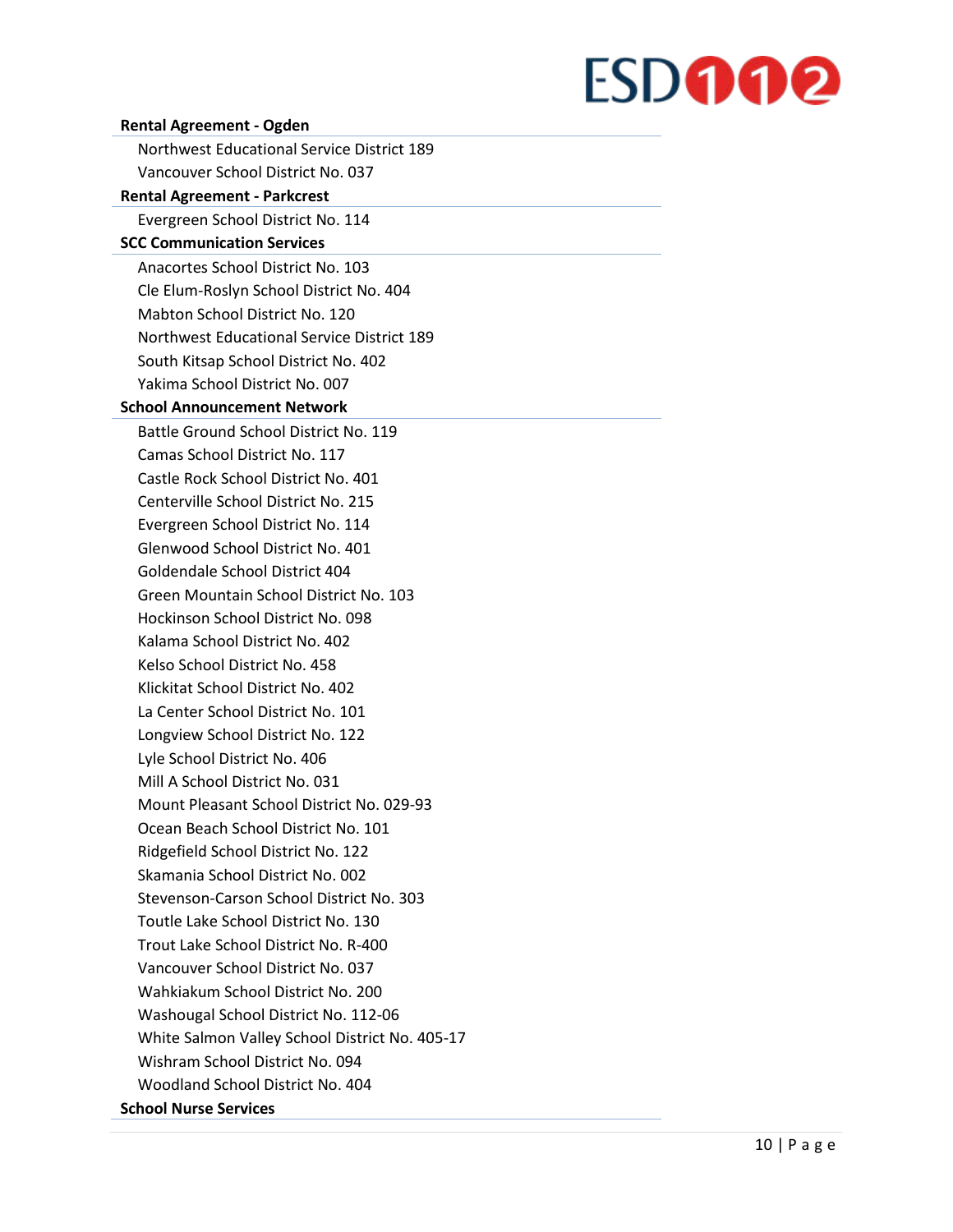Castle Rock School District No. 401 Centerville School District No. 215 Hockinson School District No. 098 Klickitat School District No. 402 La Center School District No. 101 Lyle School District No. 406 Skamania School District No. 002 Stevenson-Carson School District No. 303 Washougal School District No. 112-06 White Salmon Valley School District No. 405-17

#### **SEBB Services**

Roosevelt School District No. 403

#### **Southwest Washington STEM Learning Network Partnership**

Battle Ground School District No. 119 Camas School District No. 117 Castle Rock School District No. 401 Evergreen School District No. 114 Glenwood School District No. 401 Hockinson School District No. 098 Kalama School District No. 402 Kelso School District No. 458 Klickitat School District No. 402 La Center School District No. 101 Longview School District No. 122 Lyle School District No. 406 Mill A School District No. 031 Mount Pleasant School District No. 029-93 Ocean Beach School District No. 101 Skamania School District No. 002 Stevenson-Carson School District No. 303 Toutle Lake School District No. 130 Trout Lake School District No. R-400 Vancouver School District No. 037 Wahkiakum School District No. 200 Washougal School District No. 112-06 White Salmon Valley School District No. 405-17

#### **Specialized Transportation Services Cooperative**

Battle Ground School District No. 119 Camas School District No. 117 Castle Rock School District No. 401 Evergreen School District No. 114 Green Mountain School District No. 103 Hockinson School District No. 098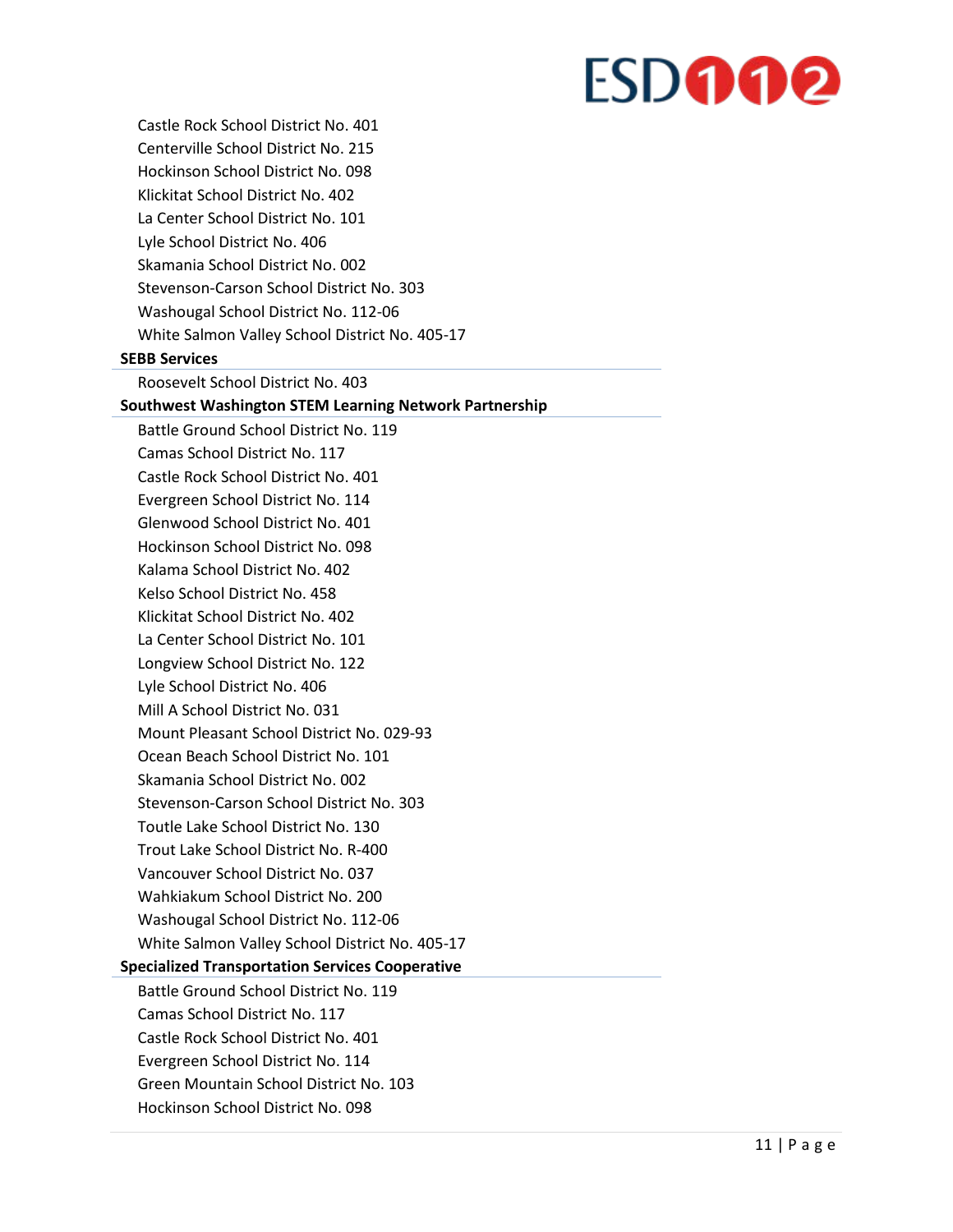Kelso School District No. 458 Longview School District No. 122 Mill A School District No. 031 Mount Pleasant School District No. 029-93 Naselle-Grays River Valley School District No. 155 Ocean Beach School District No. 101 Stevenson-Carson School District No. 303 Toutle Lake School District No. 130 Vancouver School District No. 037 Washington Center for Deaf and Hard of Hearing Youth Washington State School for the Blind Washougal School District No. 112-06 White Salmon Valley School District No. 405-17 Wishram School District No. 094

#### **SPED Evaluations for Children Birth Through Two years with Disabilities**

Camas School District No. 117 La Center School District No. 101 Vancouver School District No. 037 Woodland School District No. 404

#### **SPERO Program**

Battle Ground School District No. 119 Camas School District No. 117 Castle Rock School District No. 401 Kelso School District No. 458 Washougal School District No. 112-06

#### **Stem Materials Cooperative**

Camas School District No. 117 Castle Rock School District No. 401 Glenwood School District No. 401 Green Mountain School District No. 103 Hockinson School District No. 098 Kalama School District No. 402 Kelso School District No. 458 La Center School District No. 101 Longview School District No. 122 Lyle School District No. 406 Mill A School District No. 031 Mount Pleasant School District No. 029-93 Naselle-Grays River Valley School District No. 155 Ocean Beach School District No. 101 Ridgefield School District No. 122 Roosevelt School District No. 403 Skamania School District No. 002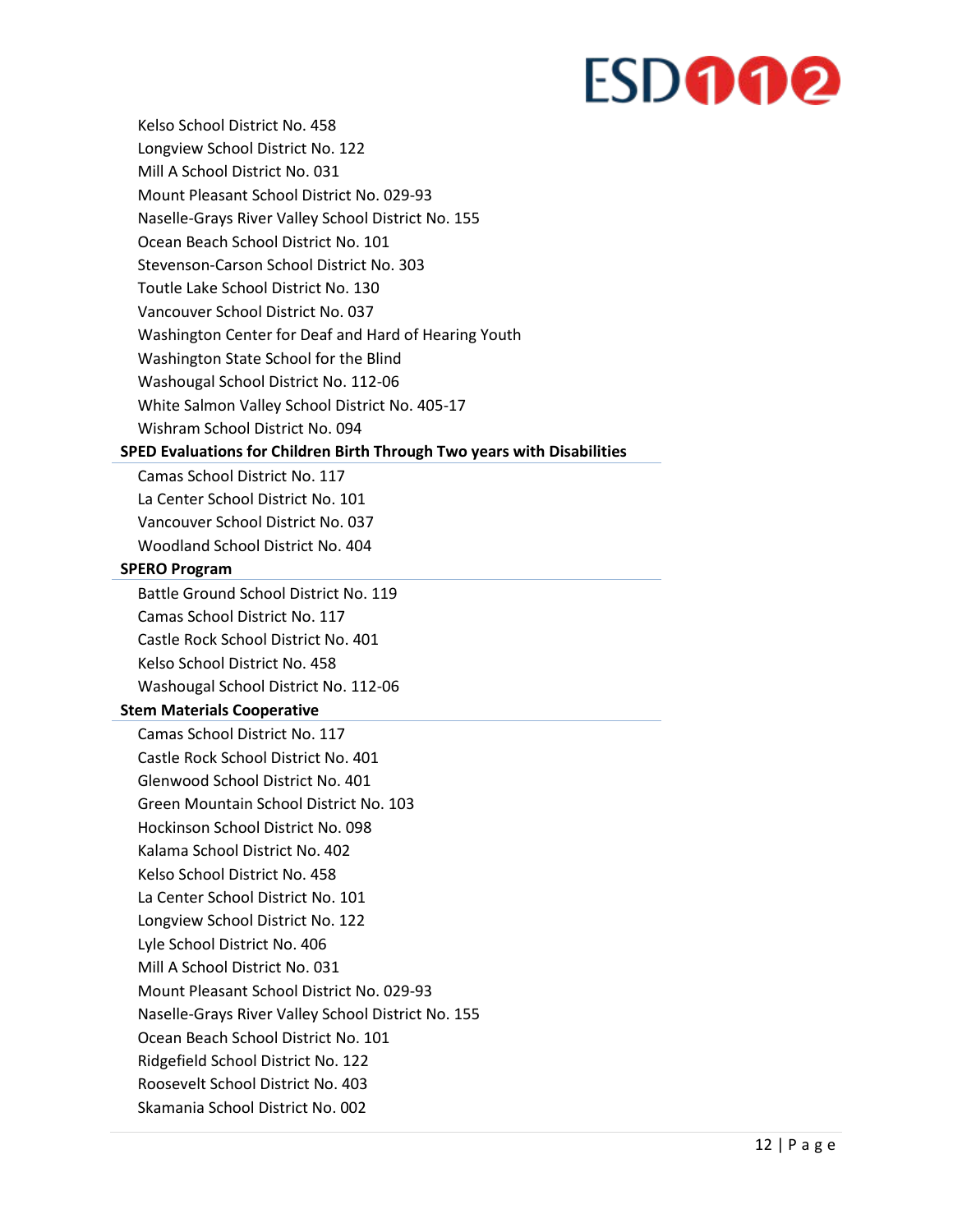Toutle Lake School District No. 130 Trout Lake School District No. R-400 Wahkiakum School District No. 200 White Salmon Valley School District No. 405-17 Wishram School District No. 094 Woodland School District No. 404

#### **Student Assistance Program Prevention-Intervention Specialist**

Castle Rock School District No. 401 Goldendale School District 404 Kelso School District No. 458 Klickitat School District No. 402 Longview School District No. 122 Lyle School District No. 406 Stevenson-Carson School District No. 303 Vancouver School District No. 037 Wahkiakum School District No. 200 Washougal School District No. 112-06

#### **Student Threat Assessment**

Battle Ground School District No. 119 Bickleton School District No. 203 Camas School District No. 117 Castle Rock School District No. 401 Centerville School District No. 215 Evergreen School District No. 114 Glenwood School District No. 401 Goldendale School District 404 Green Mountain School District No. 103 Hockinson School District No. 098 Kalama School District No. 402 Kelso School District No. 458 Klickitat School District No. 402 La Center School District No. 101 Longview School District No. 122 Lyle School District No. 406 Mill A School District No. 031 Mount Pleasant School District No. 029-93 Naselle-Grays River Valley School District No. 155 Ocean Beach School District No. 101 Ridgefield School District No. 122 Roosevelt School District No. 403 Skamania School District No. 002 Stevenson-Carson School District No. 303 Toutle Lake School District No. 130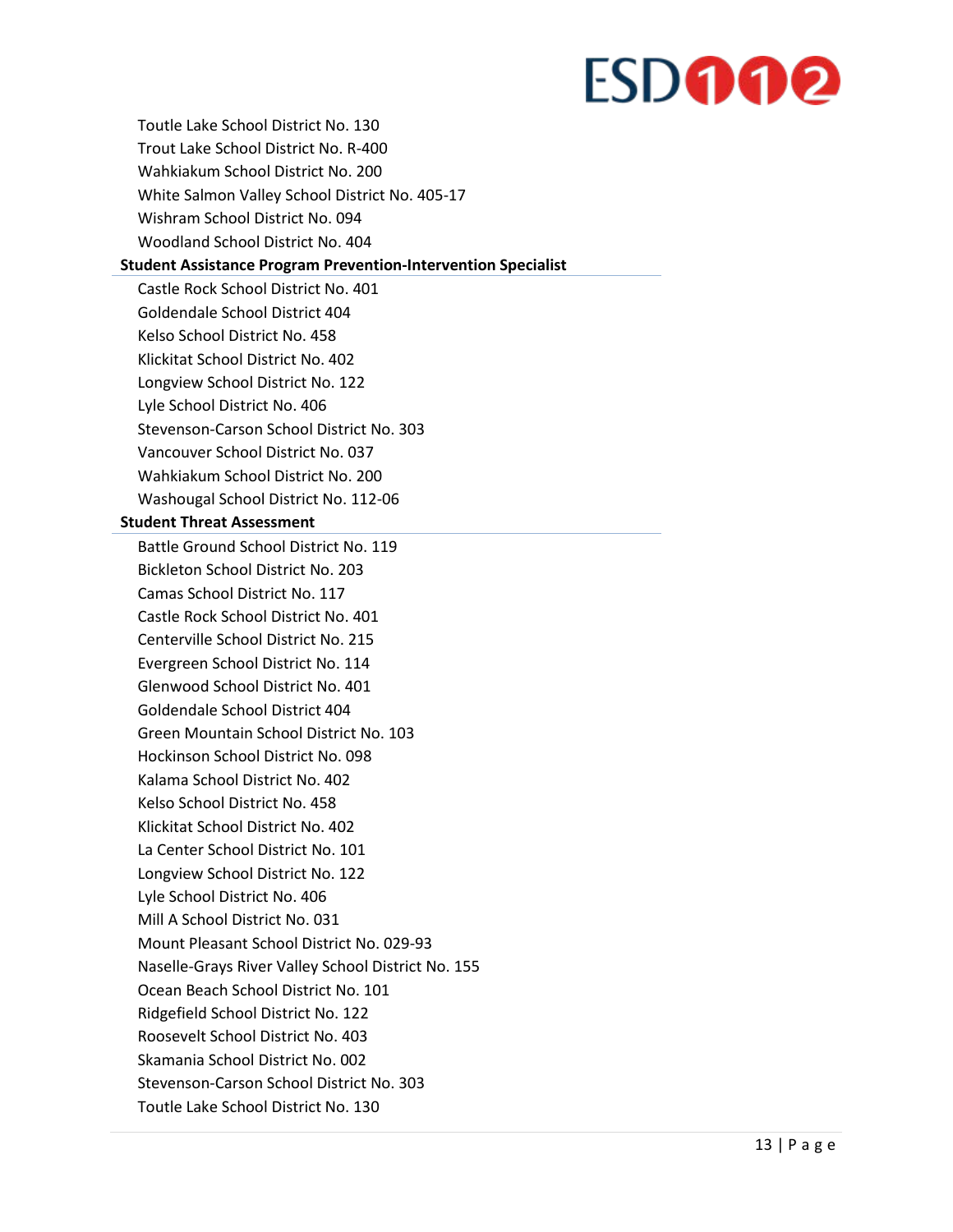| Trout Lake School District No. R-400           |
|------------------------------------------------|
| Vancouver School District No. 037              |
| Wahkiakum School District No. 200              |
| Washougal School District No. 112-06           |
| White Salmon Valley School District No. 405-17 |
| Wishram School District No. 094                |
| Woodland School District No. 404               |
| <b>Take Root Employment Consortium</b>         |
| Clover Park School District No. 400            |
| <b>Educational Service District No. 105</b>    |
| Grandview School District No. 200              |
| Longview School District No. 122               |
| Renton School District No. 403                 |
| <b>Teacher Evaluation Services</b>             |
| Wishram School District No. 094                |
| <b>Teacher of Hearing Impaired</b>             |
| Camas School District No. 117                  |
| <b>Transition Schools</b>                      |
| Kelso School District No. 458                  |
| Longview School District No. 122               |
| <b>Truancy Board Services</b>                  |
| Battle Ground School District No. 119          |
| Camas School District No. 117                  |
| Evergreen School District No. 114              |
| Hockinson School District No. 098              |
| La Center School District No. 101              |
| Ridgefield School District No. 122             |
| Vancouver School District No. 037              |
| Washougal School District No. 112-06           |
| <b>TV Etc</b>                                  |
| Battle Ground School District No. 119          |
| Evergreen School District No. 114              |
| Vancouver School District No. 037              |
| <b>TV Etc - Associate Membership</b>           |
| Camas School District No. 117                  |
| Hockinson School District No. 098              |
| La Center School District No. 101              |
| Washougal School District No. 112-06           |
| <b>Workers Compensation Claims</b>             |
| <b>Educational Service District No. 123</b>    |
| <b>Workers Compensation Medicare</b>           |
| <b>Educational Service District 105</b>        |
|                                                |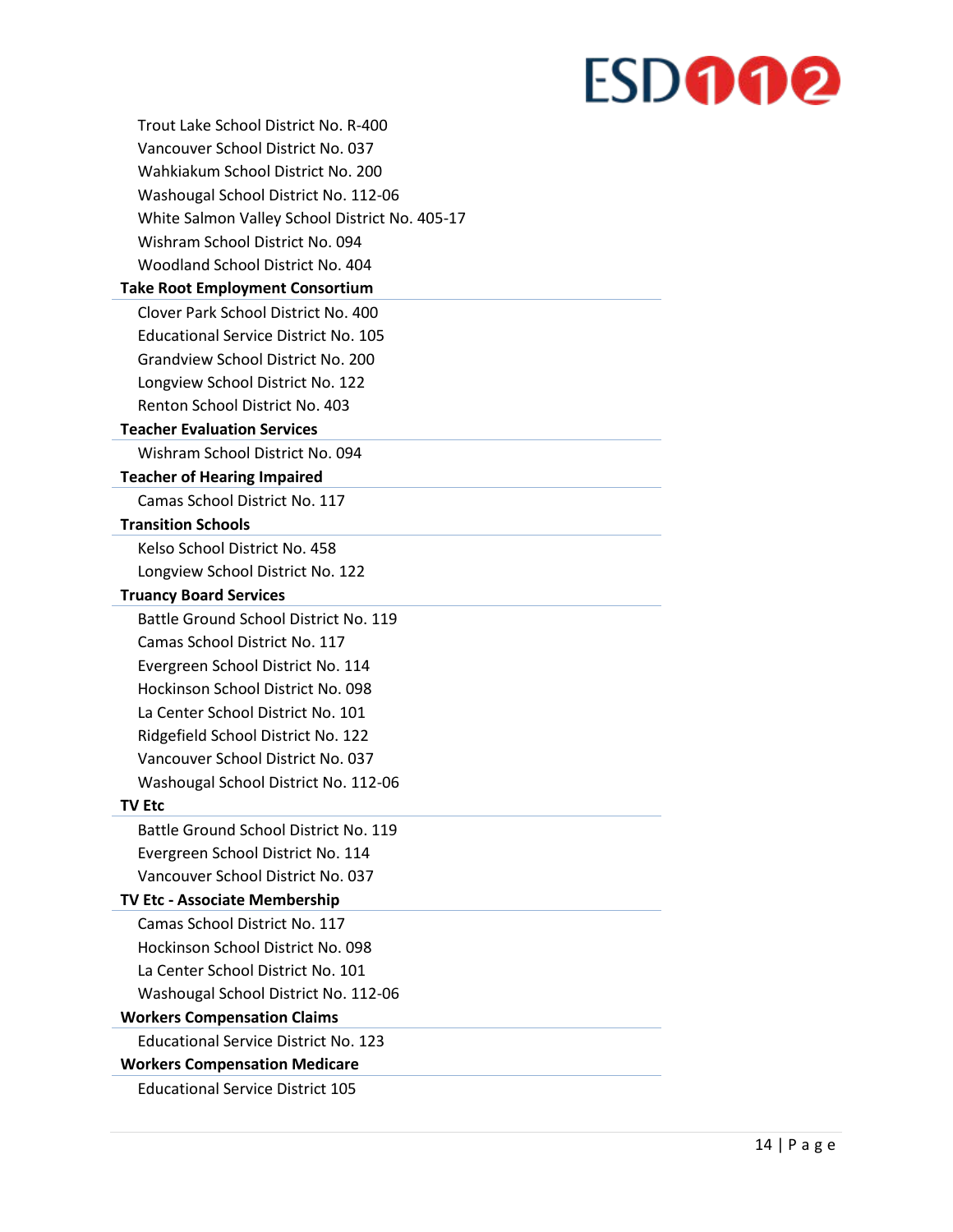#### **Workshop Services**

Battle Ground School District No. 119 Camas School District No. 117 Hockinson School District No. 098 Washington State School for the Blind Washougal School District No. 112-06 Woodland School District No. 404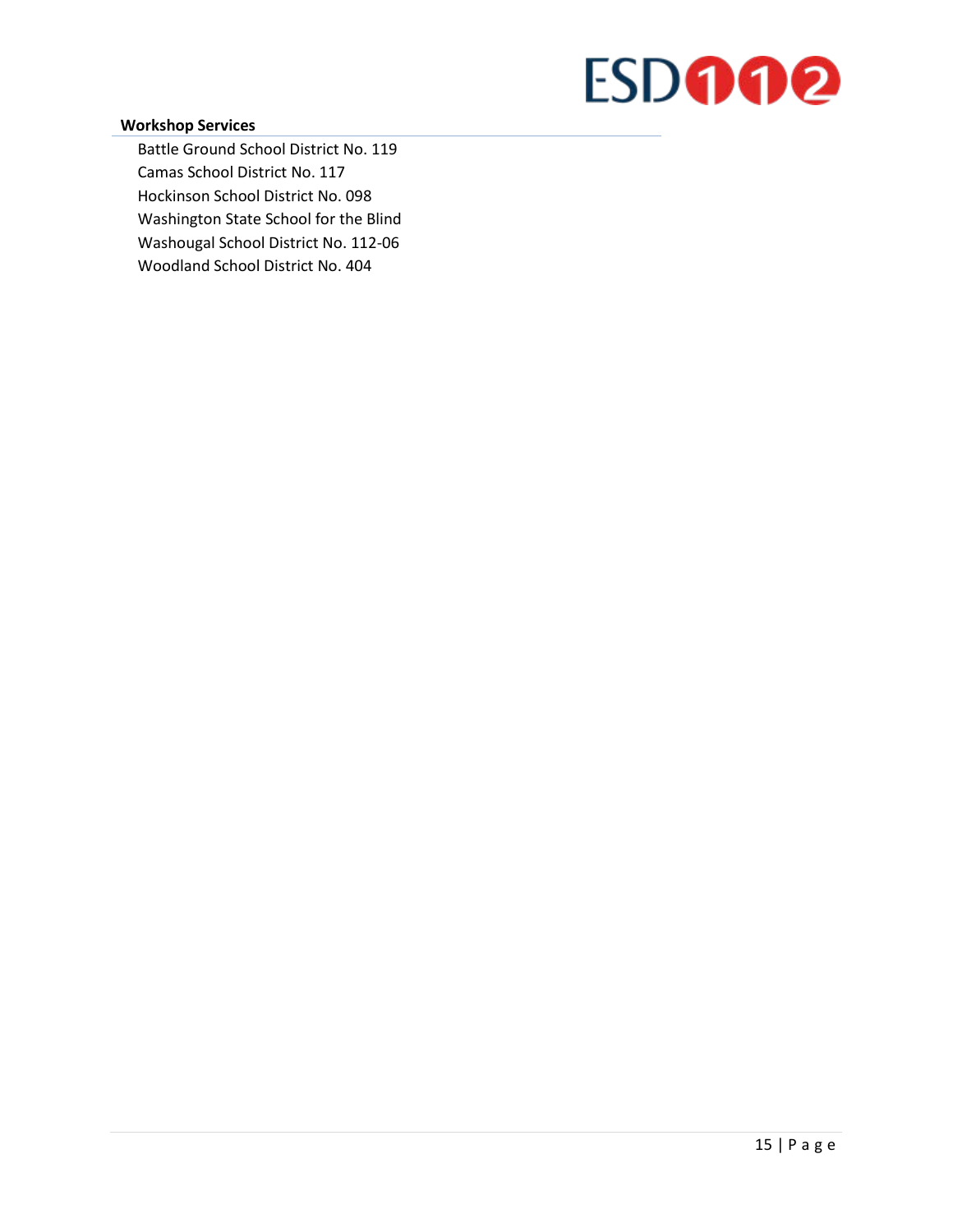### **Interlocal CDL Skills Testing Agreements September 1, 2020 through August 31, 2021**

Almira School District No. 017 Anacortes School District No. 103 Arlington School District No. 016 Bainbridge Island School District No. 303 Bellingham School District No. 501 Bethel School District No. 403 Blaine School District No. 503 Boistfort School District No. 234 Burlington-Edison School District No. 100 Camas School District No. 117 Cape Flattery School District No. 401 Cascade School District No. 228 Castle Rock School District No. 401 Centerville School District No. 215 Centralia School District No. 401 Cheney School District No. 360 Chewelah School District No. 036 Chimacum School District No. 049 Cle Elum- Roslyn School District No. 404 Clover Park School District No. 400 Columbia School District No. 206 Cosmopolis School District No. 099 Coupeville School District No. 204 Creston School District No. 073 Darrington School District No. 330 Deer Park School District No. 414 Edmonds School District No. 015 Ellensburg School District No. 401 Entiat School District No. 127 Enumclaw School District No. 216 Evergreen School District No. 114 Evergreen School District No. 205 Ferndale School District No. 502 Freeman School District No. 358 Green Mountain School District No. 103 Hoquiam School District No. 028 Inchelium School District No. 070 Issaquah School District No. 411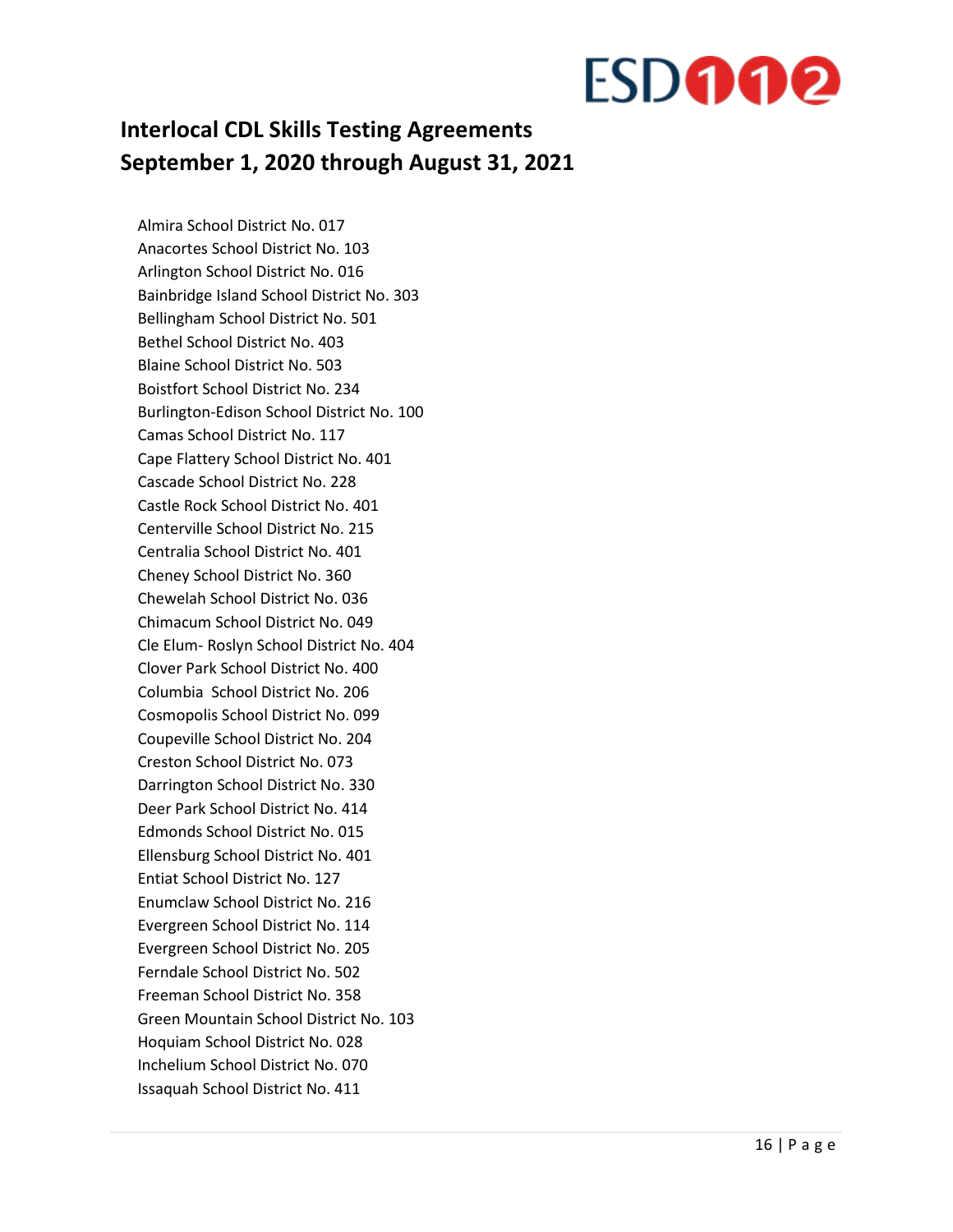Kahlotus School District No. 056 Kent School District No. 415 LaCrosse School District No. 126 Lake Stevens School District No. 004 Lakewood School District No. 306 Liberty School District No. 362 Lind School District No. 158 Lyle School District No. 406 Mary Walker School District No. 207 Marysville School District No. 025 McCleary School District No. 065 Mead School District No. 354 Medical Lake School District No. 326 Meridian School District No. 505 Methow Valley School District No. 350 Mill A School District No. 031 Morton School District No. 214 Mossyrock School District No. 206 Mount Adams School District No. 209 Mount Baker School District No. 507 Mount Pleasant School District No. 029 -93 Mount Vernon School District No. 320 Mukilteo School District No. 006 Naches Valley School District No. 003 Napavine School District No. 014 North Beach School District No. 064 North Franklin School District No. J51 -162 North River School District No. 200 Northshore School District No. 417 Oakesdale School District No. 324 Ocosta School District No. 172 Olympia School District No. 111 Orcas Island School District No. 137 Orient School District No. 105 Pateros School District No. 133 Port Angeles School District No. 121 Prosser School District No. 116 Quilcene School District No. 048 Quillayute Valley School District No. 402 Raymond School District No. 116 Richland School District No. 400 Ridgefield School District No. 122 Ritzville School District No. 160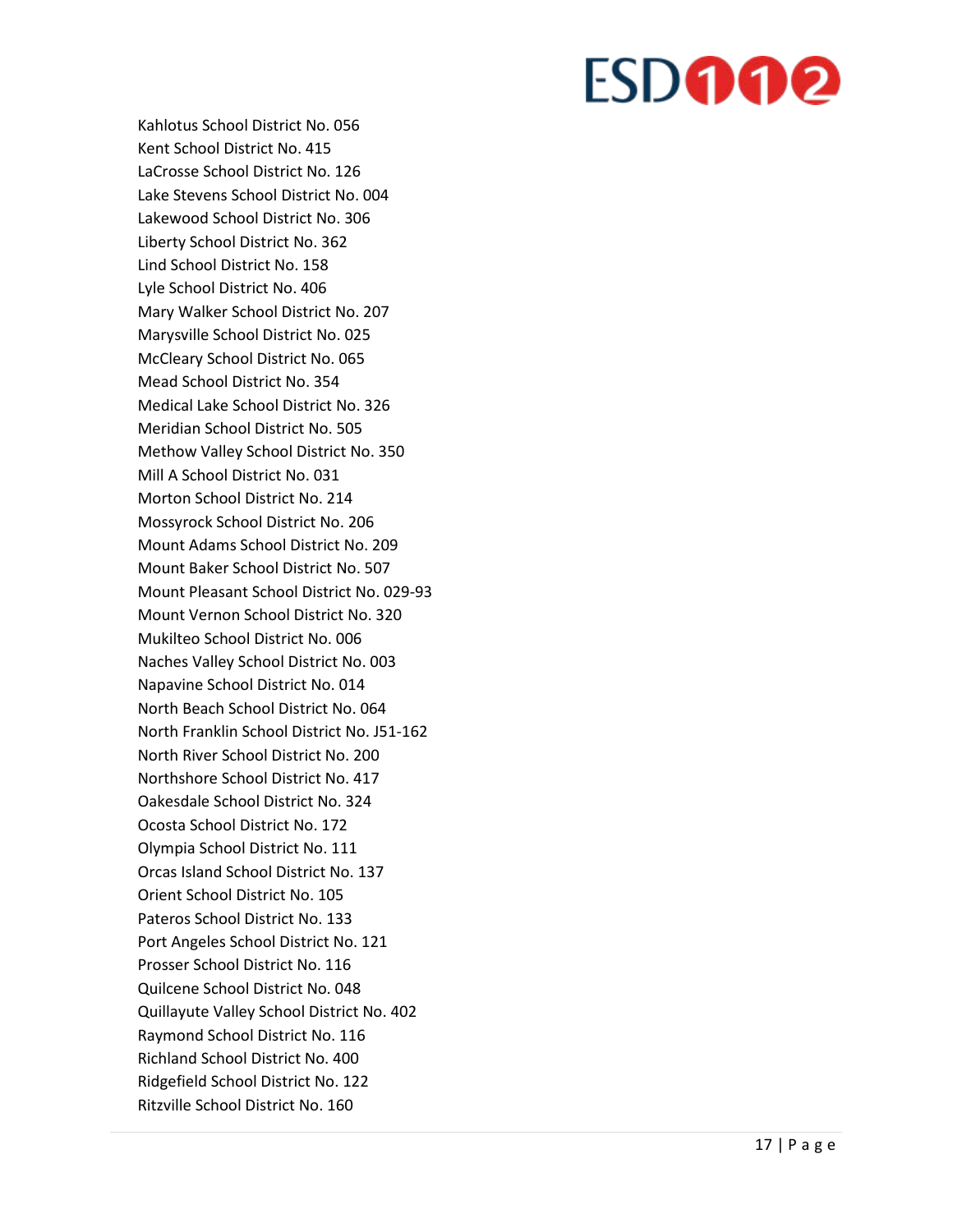Riverview School District No. 407 Shoreline School District No. 412 Skamania School District No. 002 Snohomish School District No. 201 Snoqualmie Valley School District No. 410 South Bend School District No. 118 South Whidbey School District No. 206 Stanwood-Camino School District No. 401 Star School District No. 054 Stevenson-Carson School District No. 303 Sultan School District No. 311 Sunnyside School District No. 201 Taholah School District No. 077 Tahoma School District No. 409 Toppenish School District No. 202 Trout Lake School District No. R-400 University Place School District No. 083 Valley School District No. 070 Wahkiakum School District No. 200 Waitsburg School DistrictNo. 401-100 Walla Walla School District No. 140 Warden School District No. 146 Washougal School District No. 112-06 West Valley School District No. 208 West Valley School District No. 363 White Salmon Valley School District No. 405-17 Wilbur School District No. 200 Willapa Valley School District No. 160 Wishram School District No. 094 Yelm School District No. 002 Cascade Student Transportation Durham School Services First Student, Inc. LaConner School District No. 311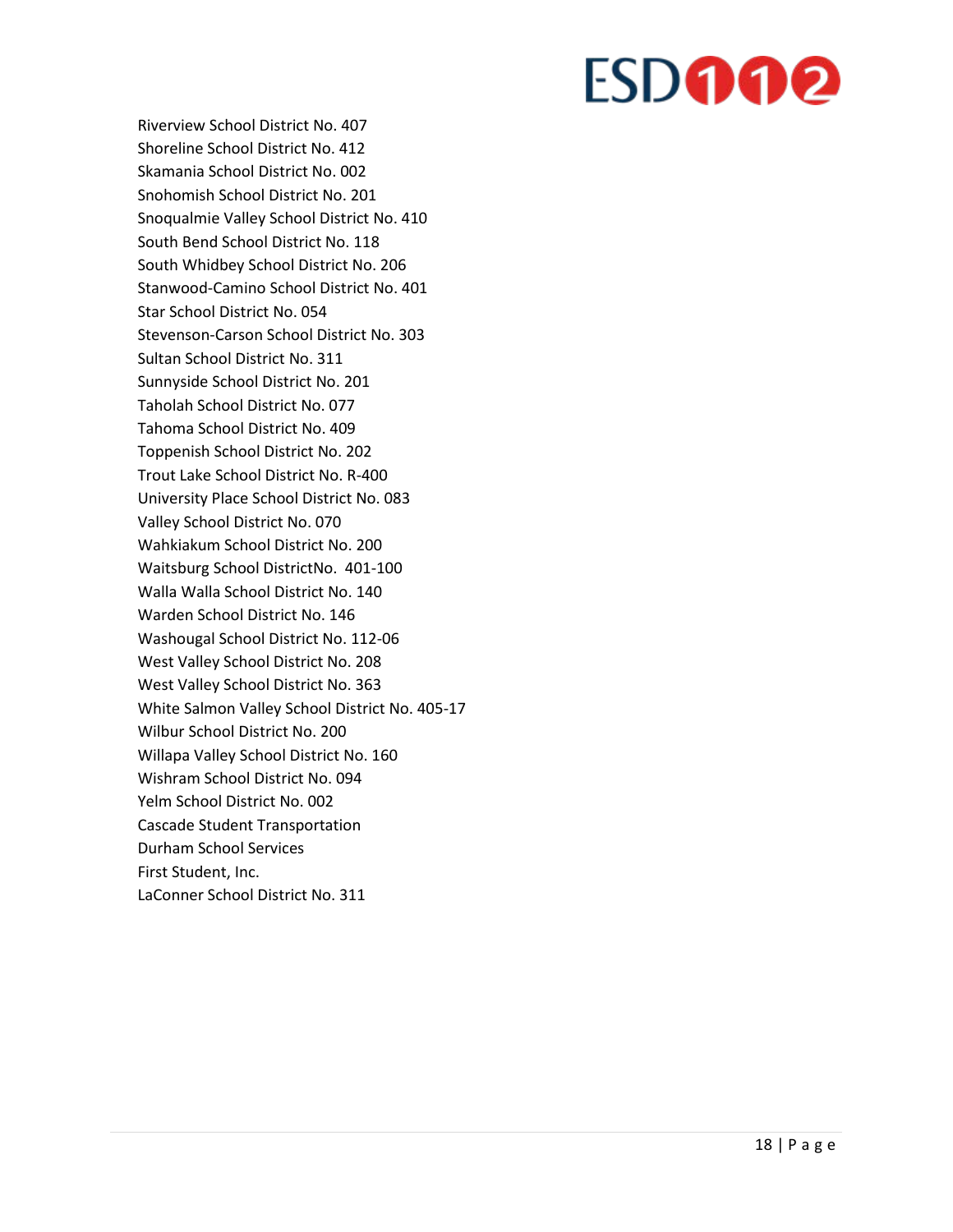

### **Interlocal Construction Agreements September 1, 2020 through August 31, 2021**

Bickleton School District No. 203 Camas School District No. 117 Kelso School District No. 458 Klickitat School District No. 402 Longview School District No. 122 Lyle School District No. 406 North Beach School District No. 064 Skamania School District No. 002 Sultan School District No. 311 Vancouver School District No. 037 Fife School District No. 417 Highland School District No. 203 Hood Canal School District No. 404 Satsop School District No. 104 Winlock School District No. 232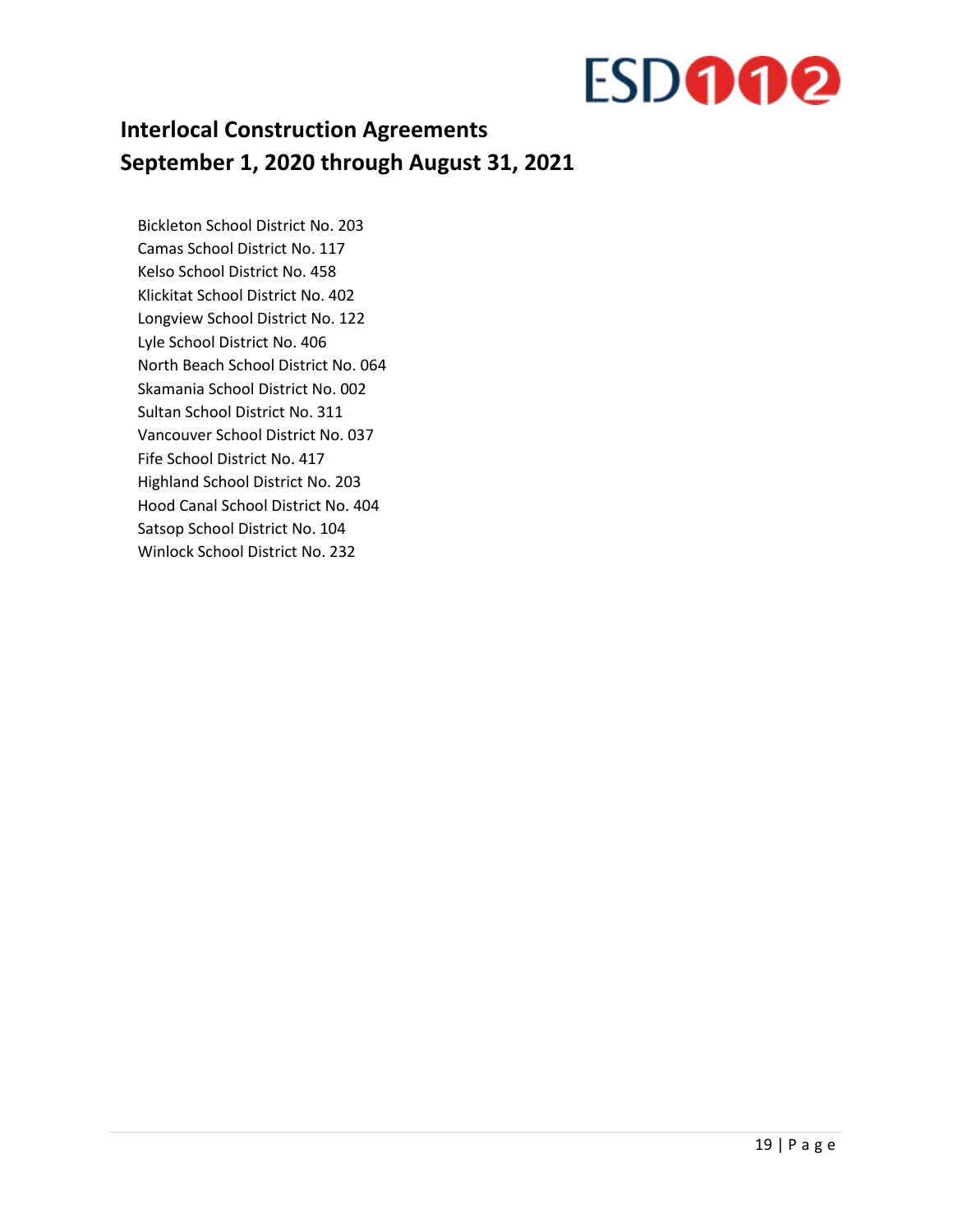### **Interlocal PPE Purchasing Agreements September 1, 2020 through August 31, 2021**

Battle Ground School District No. 119 Bethel School District No. 403 Burlington-Edison School District No. 100 Cashmere School District No. 222 Centerville School District No. 215 Centralia School District No. 401 Clover Park School District No. 400 Coupeville School District No. 204 Creston School District No. 073 Deer Park School District No. 414 Edmonds School District No. 015 Educational Service District 105 Educational Service District 123 Ellensburg School District No. 401 Evergreen School District No. 114 Ferndale School District No. 502 Goldendale School District 404 Grandview School District No. 200 Highline School District No. 401 La Center School District No. 101 Lake Stevens School District No. 004 Lakewood School District No. 306 Liberty School District No. 362 Lind School District No. 158 Longview School District No. 122 Lopez Island School District No. 144 Mary Walker School District No. 207 McCleary School District No. 065 Mead School District No. 354 Mill A School District No. 031 Mossyrock School District No. 206 Mount Pleasant School District No. 029-93 Mount Vernon School District No. 320 Naselle-Grays River Valley School District No. 155 Nooksack School District No. 506 North Central Educational Service District 171 North Franklin School District No. J51-162 Northwest Educational Service District 189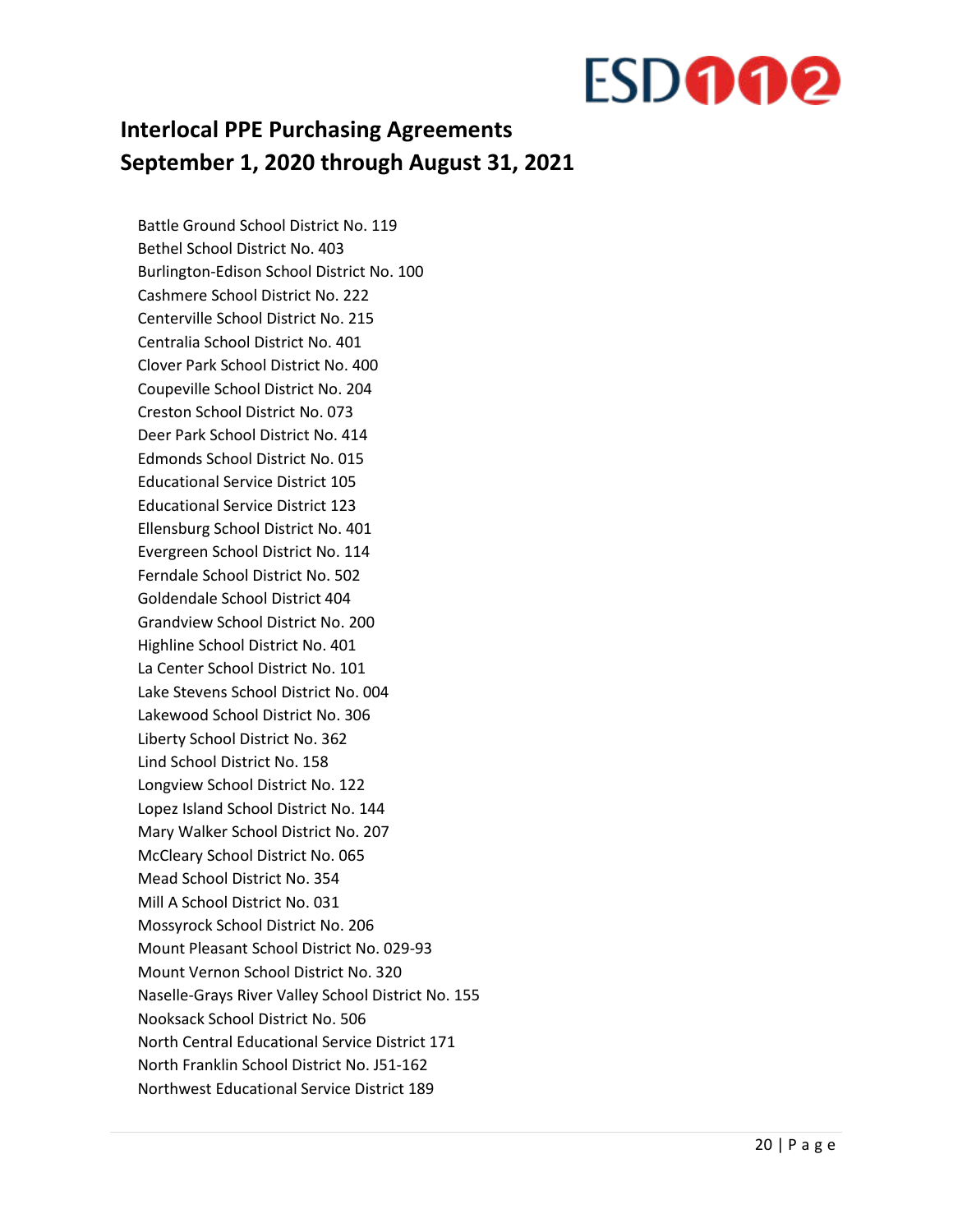Orient School District No. 105 Puget Sound Educational Service District 121 Puyallup School District No. 003 Quilcene School District No. 048 Raymond School District No. 116 Ridgefield School District No. 122 Riverview School District No. 407 Sedro -Woolley School District No. 101 South Bend School District No. 118 Sultan School District No. 311 Sunnyside School District No. 201 Toutle Lake School District No. 130 Trout Lake School District No. R -400 University Place School District No. 083 Valley School District No. 070 Warden School District No. 146 Washougal School District No. 112 -06 White Salmon Valley School District No. 405 -17 Wilbur School District No. 200 Woodland School District No. 404 Yakima School District No. 007 Auburn School District No. 408 Benge School District No. 122 Central Kitsap School District No. 401 Chehalis School District No. 302 Clarkston School District No. J250 -185 Columbia School District No. 400 Colville School District No. 115 Crescent School District No. 313 Eastmont School District No. 206 Easton School District No. 028 Fife School District No. 417 Finley School District No. 173 Great Northern School District No. 312 Harrington School District No. 204 Keller School District No. 003 Kennewick School District No. 017 Kettle Falls School District No. 212 Kiona -Benton City School District No. 052 Loon Lake School District No. 183 Mary M Knight School District No. 311 Newport School District No. 056 Nine Mile Falls School District No. 325/179